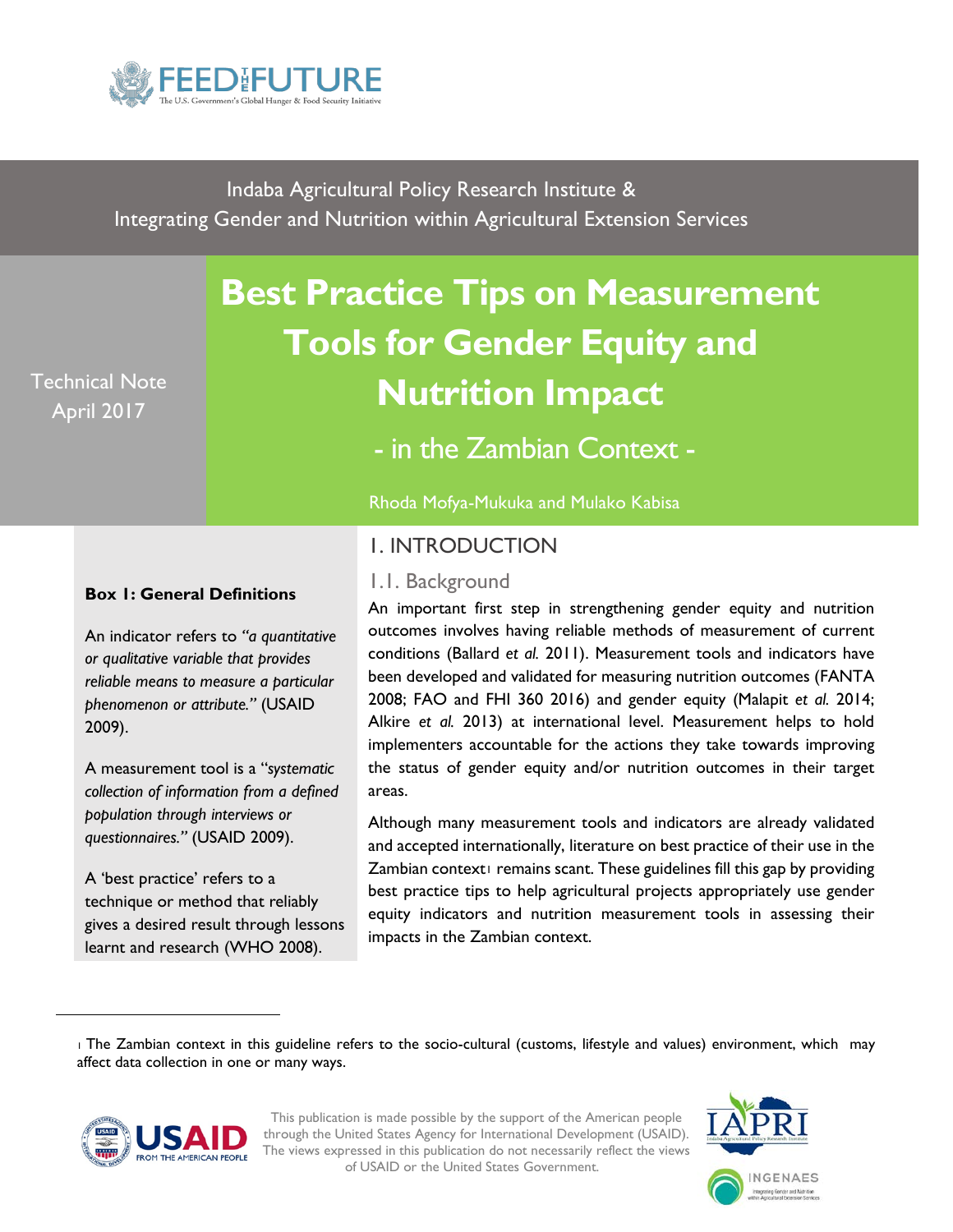

*IAPRI vehicle stuck in sand during data collection ©M. Kabisa 2016*

For the questions covered in the survey, whether an enumerator was a man or a woman did not have any effect on the responses from the respondents.



*An enumerator interviews a respondent © M. Kabisa 2016*

The guidelines support decision making and address the challenges that may be faced during data collection. They are meant to supplement already existing knowledge in an 'easy to understand format' on the use of the tools and indicators, with the lens of agricultural and livelihood interventions in the Zambian context.

# 2. METHODS

The guidelines are based on lessons learnt from a study that was conducted in the Western province of Zambia in September 2016. IAPRI collaborated with Programme Against Malnutrition (PAM) to field test measurement tools and indicators among 148 respondents participating in a food security and livelihoods project called Empowering Women through Agricultural Support (EWAS). For child nutrition impact analysis, data was collected for 45 children. Observations of the data and the interviews provided useful insights on how best to overcome challenges that may be faced during data collection.

The measurement tools that were tested assessed nutrition and food security (Household Dietary Diversity Score (HDDS), Minimum Dietary Diversity for Women (MDD-W), Minimum Dietary Diversity Score for Children (MDDS-C) and Household Hunger Scale (HHS)) and gender equity indicators (Women's Empowerment in Agriculture Index (WEAI)). The questionnaire that was used to collect the data was divided into three parts: The first part collected information on demographic characteristics of the respondent and the household; the second part collected data on the nutrition indicators; and the third section focused on gender equity (see Box 2).

# 3. ACTIVITIES TO UNDERTAKE BEFORE CONDUCTING DATA COLLECTION

Budgeting and allocation of adequate finances: Ensure that the resources are available to conduct quality data collection. A data collection budget should include anticipated expenses for training, field testing of the questionnaire, logistics (transportation, per diems), and stationary.

Enumerators will require quality training on the use of the specific indicators and measurement tools that will be used. In instances where projects do not have adequate expertise, it is imperative that an expert be hired to conduct the training. This is critical in ensuring the data collected is of good quality and captures the correct information.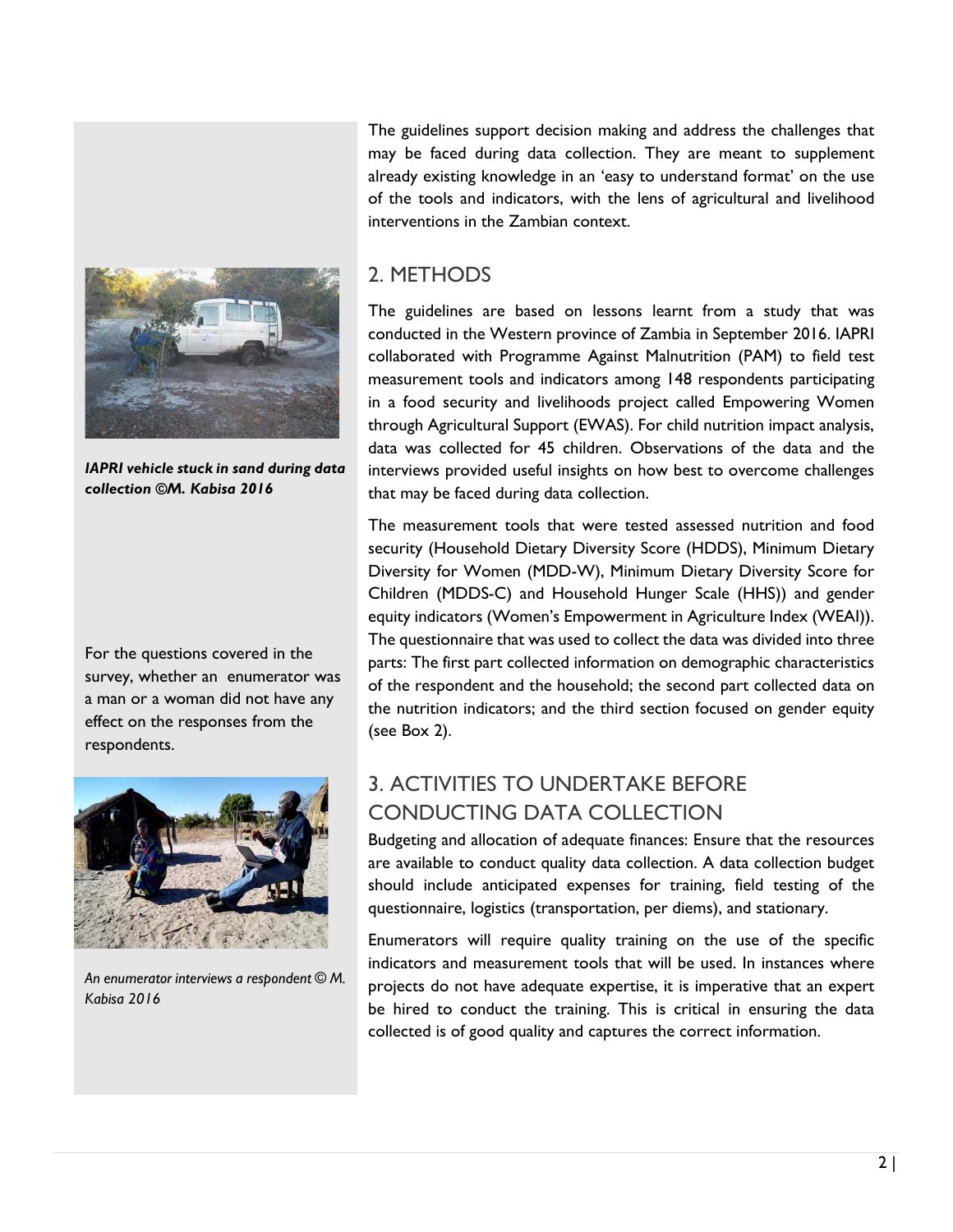#### **Box 2: Measurement Tool Definitions**

*Household Dietary Diversity* Score: This tool shows the number of food groups consumed within a household during a specified recall period (typically 24 hours) (Swindale and Bilinsky 2006).

*Minimum Dietary Diversity for Women:* The MDD-W indicator is a population level indicator that measures the number of women of reproductive age (15 to 49 years old) who consumed five out of ten food items consumed the previous 24 hours (FAO and FHI 360 2016).

*Minimum Dietary Diversity for Children:* This indicator measures the number of children between the ages of 6 months to 23 months that consumed four or more out of seven food groups listed the previous 24 hours (FTF 2014).

*Household Hunger Scale:* This tool is a household level indicator that measures the level of food deprivation a household experiences in a food insecure area over a one month period (Ballard *et al.* 2011).

*The Input and Extent of decision-making indicator* collects data on the amount of input women have and their own perceptions of the extent of their input on decisions involving productive assets within their household (Malapit *et al.* 2015).

This *leisure time indicator* refers to the satisfaction a respondent has with

# 4. MEASUREMENT TOOLS AND LESSONS LEARNT: DEFINITIONS, OBSERVATIONS, AND RECOMMENDATIONS

### 4.1 Nutrition and Food Access Measurement Tools

Several nutrition and food access measurement tools were field tested (see Box 2). The findings are as follows:

#### **4.1.1 Dietary Diversity Scores**

*Observations and Recommendations*

- Avoid combining household dietary diversity score (HDDS), minimum dietary diversity score for children (MDDS-C) and minimum dietary diversity for women (MDD-W) in one questionnaire as some respondents may find the questions repetitive. Also, these tools measure different dimensions of micronutrient adequacy or food access, so their inclusion should depend on the data needs of the evaluation.
- Use the time ranges 'morning, afternoon and evening/night' instead of asking what the household consumed at breakfast, lunch and supper because the eating pattern in many rural setups does not follow that pattern.
- On average, the highest level of education attained for rural households in Zambia is 7.8 years (CSO/MoA/IAPRI 2015). Recall of all meals consumed at the household was observed to be problematic for many respondents. We recommend that projects should consider asking the households to pay attention to what every household member consumed even before data collection.
- ◆ As a good practice tip, it is important to decide during the questionnaire design stage which information is most critical to collect in terms of the three dietary diversity measures on the project objectives.

#### **4.1.2 Household Hunger Scale (HHS)**

The HHS tool has a set of questions which should be asked in their entirety and not independently (see definition in Box 2).

#### *Observations and Recommendations*

 When conducting household hunger assessments (food deprivation) during the lean season, typically between November to March (FEWS NET 2016), caution must be taken because respondents tend to report higher than actual levels of hunger in anticipation of food aid. However, if the assessment is aimed at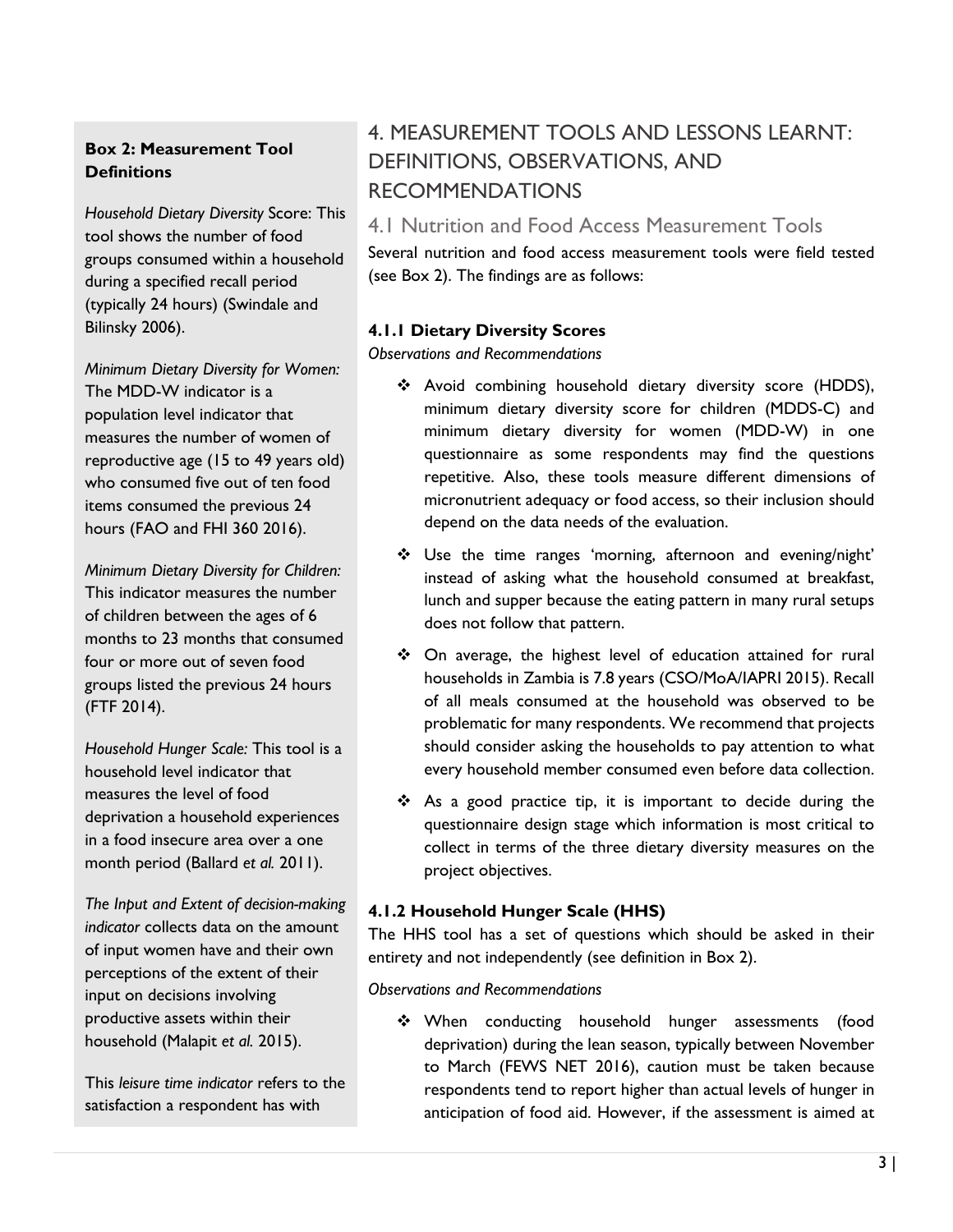the amount of time they have for leisure activities (Stern *et al.* 2016; FTF 2014).

*Asset Ownership Indicators:* A person is considered adequate in this area if he or she reports having sole or joint ownership, conditional on the household's owning those assets (Alkire *et al*. 2013).

*Women's Access to Credit:* This indicator examines decision making about credit: whether to obtain credit and how to use the credit obtained from various sources nongovernmental organizations, formal and informal lenders, friends or relatives, rotating savings and credit associations).

#### **Box 3: WEAI Domains**

#### *WEAI*

Production (Input in productive decisions and Autonomy), Resources, Income, Leadership (Group membership and Public Speaking) and Time (Workload and Leisure)

*Abbreviated WEAI (A-WEAI)* Production (Input in productive decisions), Resources, Income, Leadership (Group membership) and Time (Workload)

*Project WEAI (Pro-WEAI)* Production (Input in productive decisions), Resources, Income, Leadership (Group membership), Time (Workload) and additional domains may be

measuring baseline prevalence estimates, as opposed to differentiating households that experience food insecurity chronically and those that do so in episodes, the lean season should be avoided (Ballard *et al*. 2011).

• When collecting data, it is important to carefully explain the meaning of the terms "hunger" and "insufficient food," as these could mean different things to different households, influencing the responses given.

# 4.2 Gender Equity Indicators

The gender equity indicators that were tested in this study were adapted from the Women's Empowerment in Agriculture Index (WEAI), in a form commonly used by projects based on their interventions. It is important to note that the WEAI has not been validated for use at the project level, and that a project-level WEAI tool is under development.

#### **4.2.1 Input and Extent of Decision-making**

To examine women's participation in decision making, the respondent is asked two questions; i) if the individual participated in the activity, how much input the individual had in making decisions; 2) the extent the individual feels she can make her own personal decisions regarding the following aspects of household decision making:

#### *Observations and Recommendations*

- For most respondents, differentiating between the meaning of "extent of decision making" and "input in decision making" was problematic. This is because the local language does not have a direct translation of these words and the two were understood to mean the same thing. To address this problem, 'input' was explained as whether the respondent was consulted in the decisions made in the household while 'extent' was explained as how much of a say they had in those decisions.
- ❖ In general, socio-cultural norms affect responses on decision making questions, as they may be viewed by the respondent as a way of trying to pry into their household dynamics. It is important to take into consideration the cultural norms that may govern the attitudes towards women giving input and the extent of their input in decision making.
- $\cdot \cdot$  The enumerator should exercise tact to assess whether or not this question makes the respondent uncomfortable and possibly change the questioning approach in order to get honest responses to the questions.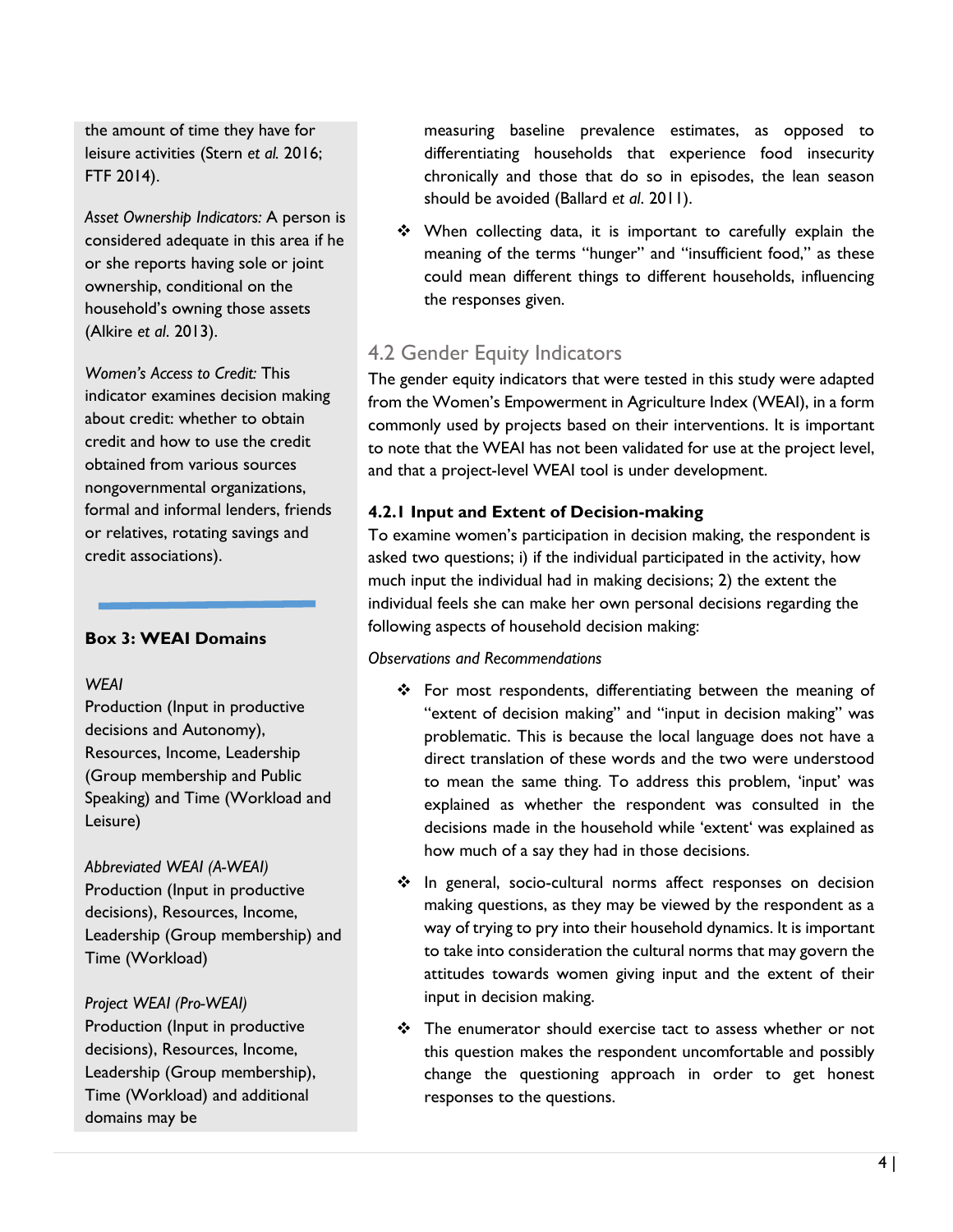included using add--‐on modules

*Ad Hoc WEAI Adaptations* Any combination of domains depending on the survey focus Source: Adapted from Malapit *et al.* 2015

#### **Box 4: Field Responses Observed**

*"The respondent was not clear on the question of inadequate food or complete hunger."- Enumerator*

*"The respondent's recollection of hunger was difficult and her understanding of hunger was having only vegetables with nshima so she found it difficult to reconcile hunger as having no food completely."*

*- Enumerator*

*"Why would someone be asking such a question (about what we ate)? If you say you did not eat certain food, will they help you?"- Respondent*

*"When children eat foods within the household that they are not permitted, they hide e.g. green mangoes." - Respondent*

*"Primary decision maker questions were hard for the respondent to answer because she thought she might be disrespecting her husband." - Enumerator*

*"It makes someone wonder why someone would want to know your household dynamics. What are their intentions?"- Respondent*

 An important good practice in approaching respondents with sensitive questions about household dynamics is to be open and forthcoming with the respondents about why you are collecting this information. Emphasis on the anonymity of the responses and the fact that it will be reported for the population rather than individual households can be helpful in reassuring the respondent.

#### **4.2.2 Questions on Time Allocation**

It should be noted that this indicator is adapted from the WEAI (see Box 3), but absent in the abbreviated WEAI (A-WEAI). Leisure time is no longer collected; it focuses only on primary activities the individual was involved in (Malapit *et al.* 2015). The lessons learnt using this tool include:

#### *Observation and Recommendations*

- $\cdot \cdot$  It is important to take into account what the respondents regard as leisure time. This is because of the cultural connotations (e.g., laziness) that may be associated with having enough leisure time. In some instances, respondents may perceive being satisfied with leisure time as a sign of laziness/not doing enough work.
- During training, emphasis should be made on what will be regarded as 'leisure time' and differentiated from 'resting time'. A good practice in aiding this differentiation is to tie the time to a leisure activity. If a respondent was engaged in an activity that is viewed as a 'leisure activity' e.g. listening to the radio, visiting friends/family etc., then that can be categorized as leisure time. If the respondent was resting/sleeping during the day, then that time should be categorized as resting time.

#### **4.2.3 Questions on Asset Ownership**

The asset ownership component of the WEAI assesses whether an individual has sole or joint ownership of land and assets, based on a comprehensive list of assets (see Box 2 for definition).

> In many societies in rural Zambia, questions about land access are perceived to be sensitive. There is a general suspicion about why someone would be making /enquiries related to land ownership. Therefore, collecting such information requires paying attention to cultural aspects.

 Questions on asset ownership/access also tend to be problematic for group or extended family ownership of assets, which is quite common in many rural societies. Enumerators should be trained to pay attention to cultural issues when asking about specific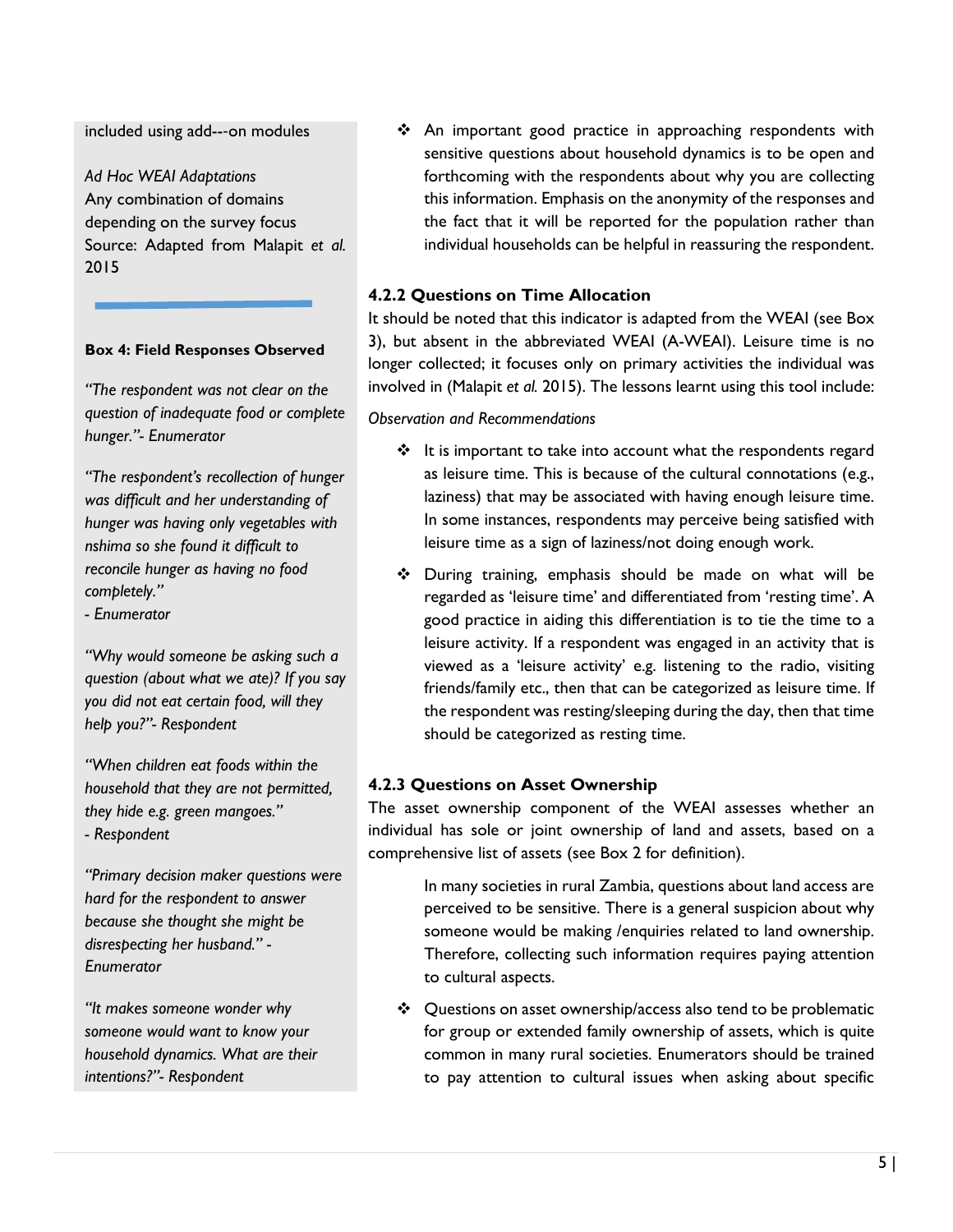*"Our fields are inherited so it is shocking to be asked a question about where you acquired the land you use to farm because that is our culture." - Respondent*

*"Because we don't know if you are giving us loans or not it is difficult to answer the question. If we say we borrowed, you may not lend us money." - Respondent.*

assets (e.g. productive assets (ploughs, tractors), livestock such as cattle and goats and land) when collecting data on access.

#### **4.2.4 Women's Access to Credit**

To be empowered on this indicator, a person must belong to a household that has access to credit and if the household used a source of credit, must have participated in at least one decision about it.

#### *Observations and Recommendations*

It is common among respondents to anticipate credit when asked questions about credit. Those with unpaid loans think that the enumerator wants to collect the debt. As such, collecting data on credit is one of the most difficult tasks. Training should therefore emphasize on how the enumerators should best approach the credit questions. It is also advisable for the enumerators to know about projects or institutions in the area that may provide credit facilities to aid in the probe for this information.

# 5. CONCLUSION

Most challenges faced during data collection stem from a general lack of understanding of the questions on the part of the respondent (even after translating to local language); respondents' perceptions and expectations from the interview; socio-cultural influences and questionnaire length. The level of education of the respondents should be taken into consideration when drafting a questionnaire to be administered. This is because this may affect their ability to understand the questions being asked and the quality of responses.

Project implementation should adequately inform the beneficiaries of information they are expected to give during impact assessment. An example is advising the respondents to pay attention to what they & their household members consume and activities they carry out on a daily basis.

## References

- Alkire S., R. Meinzen-Dick, A. Peterman, R. A. Quisumbing, G. Seymour, and A. Vaz. 2013. *The Women's Empowerment in Agriculture Index*. Oxford Poverty and Human Development Initiative Working Paper No.58. Oxford, UK: University of Oxford.
- Ballard, T., J. Coates, A. Swindale, and M. Deitchler. 2011. Household Hunger Scale: Indicator

Definition and Measurement Guide. Washington, DC: Food and Nutrition Technical Assistance II Project, FHI 360. www.fantaproject.org/monitoring-andevaluation/household-hunger-scale-hhs.

CSO/MoA/IAPRI. 2015. 2015 Rural Agricultural Survey. Lusaka, Zambia: CSO/MoA/IAPRI.